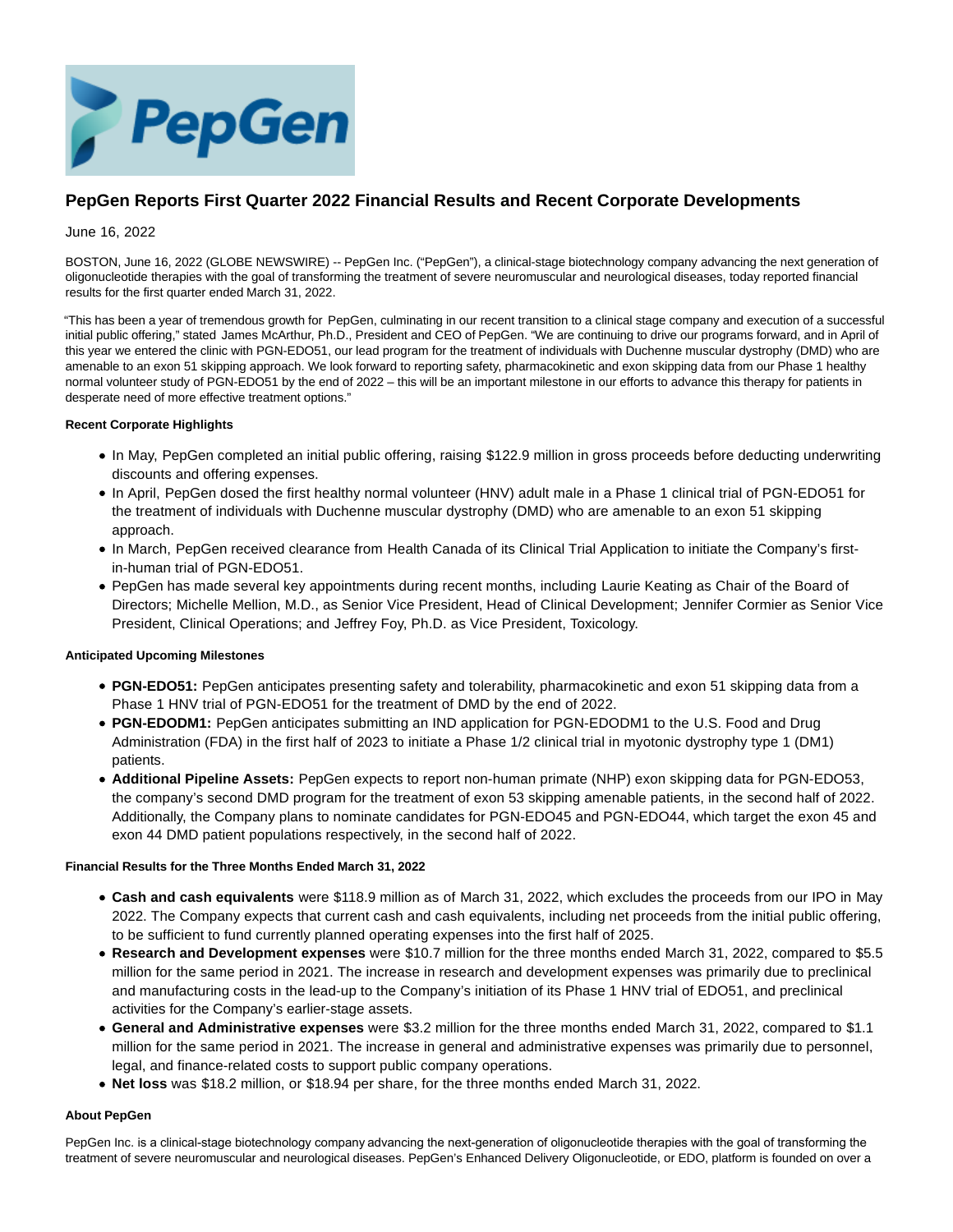decade of research and development and leverages cell-penetrating peptides to improve the uptake and activity of conjugated oligonucleotide therapeutics. Using these EDO peptides, we are generating a pipeline of oligonucleotide therapeutic candidates that target the root cause of serious diseases.

#### **Forward-Looking Statements**

This press release contains forward-looking statements within the meaning of the Private Securities Litigation Reform Act of 1995, as amended. These statements may be identified by words such as "aims," "anticipates," "believes," "could," "estimates," "expects," "forecasts," "goal," "intends," "may," "plans," "possible," "potential," "seeks," "will," and variations of these words or similar expressions that are intended to identify forward-looking statements. Any such statements in this press release that are not statements of historical fact may be deemed to be forward-looking statements. These forward-looking statements include, without limitation, statements regarding the expected timing of the presentation of data from the ongoing Phase 1 study of PGN-EDO51, the filing of an IND application for PGN-EDODM1, the reporting of non-human primate data for PGN-EDO53 and the nomination of development candidates; and statements about our clinical and pre-clinical programs, product candidates, expected cash runway, achievement of milestones, and corporate and clinical/pre-clinical strategies.

Any forward-looking statements in this press release are based on current expectations, estimates and projections only as of the date of this release and are subject to a number of risks and uncertainties that could cause actual results to differ materially and adversely from those set forth in or implied by such forward-looking statements. These risks and uncertainties include, but are not limited to that we may fail to successfully complete our Phase 1 trial for EDO51 and pre-clinical studies of other product candidates and obtain required approval before commercialization; our product candidates may not be effective; there may be delays in regulatory approval or changes in regulatory framework that are out of our control; our estimation of addressable markets of our product candidates may be inaccurate; we may fail to timely raise additional required funding; more efficient competitors or more effective competing treatment may emerge; we may be involved in disputes surrounding the use of our intellectual property crucial to our success; we may not be able to attract and retain key employees and qualified personnel; earlier study results may not be predictive of later stage study outcomes; and we are dependent on third-parties for some or all aspects of our product manufacturing, research and preclinical and clinical testing. Additional risks concerning PepGen's programs and operations are described in its registration statement on Form S-1, which is on file with the SEC, and in its most recent quarterly report on Form 10-Q to be filed with the SEC. PepGen explicitly disclaims any obligation to update any forward-looking statements except to the extent required by law.

#### **Investor Contact**

Laurence Watts Gilmartin Group [Laurence@gilmartinir.com](mailto:Laurence@gilmartinir.com%C2%A0) 

# **Media Contact**

Gwendolyn Schanker LifeSci Communications (269) 921-3607 [gschanker@lifescicomms.com](https://www.globenewswire.com/Tracker?data=ixDd48_Wquftbrf1r-CgLK07ALRDS9xlZIl3oPcYw3hSGHrAgycr5Qs02_94hPjhn1V6lJGhehY2PY11F-cIe-Qp2s7TX8mSP-ZJ_FkTzGZJu5IMw9DDqqBgSGOon6Cj)

# **Condensed Consolidated Statements of Operations (unaudited)**

|                                                               | <b>Three Months Ended</b><br>March 31, |      |         |  |
|---------------------------------------------------------------|----------------------------------------|------|---------|--|
|                                                               | 2022                                   |      | 2021    |  |
| Operating expenses:                                           |                                        |      |         |  |
| Research and development                                      | \$<br>10,707                           | S    | 5,530   |  |
| General and administrative                                    | 3,186                                  |      | 1,098   |  |
| Total operating expenses                                      | 13,893                                 | \$   | 6,628   |  |
| Operating loss                                                | \$<br>(13, 893)                        | \$   | (6,628) |  |
| Other income (expense)                                        |                                        |      |         |  |
| Interest income                                               | 9                                      |      |         |  |
| Other income (expense), net                                   | 58                                     |      | (8)     |  |
| Total other income (expense), net                             | 67                                     |      | (8)     |  |
| Net loss before income tax                                    | \$<br>(13, 826)                        | - \$ | (6,636) |  |
| Income tax expense                                            | (4, 420)                               |      |         |  |
| Net loss                                                      | \$<br>(18, 246)                        | \$   | (6,636) |  |
| Net loss per share, basic and diluted                         | \$<br>$(18.94)$ \$                     |      | (7.42)  |  |
| Weighted-average common shares outstanding, basic and diluted | 963,588                                |      | 894,060 |  |

# **Condensed Consolidated Balance Sheets (unaudited)**